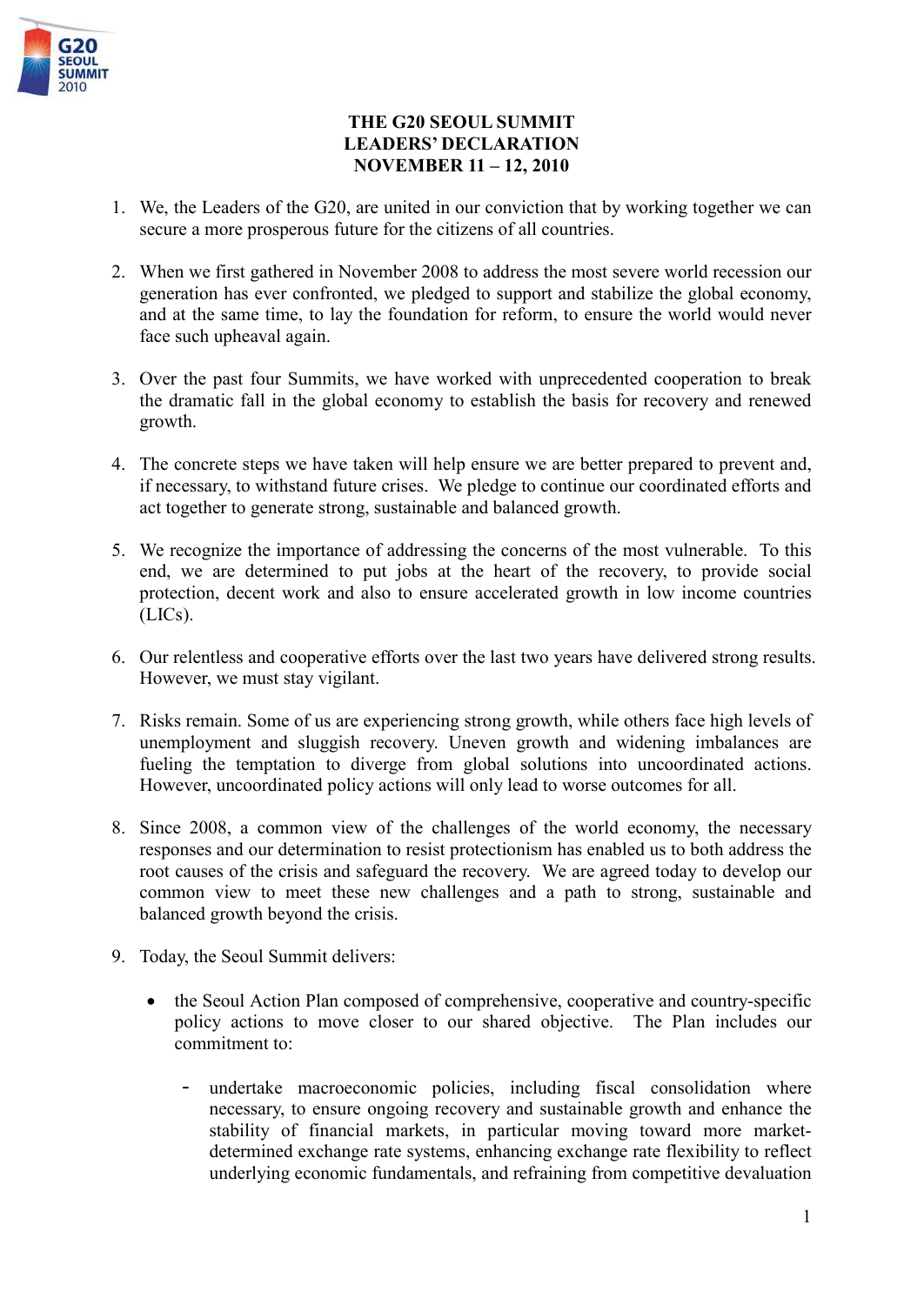

of currencies. Advanced economies, including those with reserve currencies, will be vigilant against excess volatility and disorderly movements in exchange rates. These actions will help mitigate the risk of excessive volatility in capital flows facing some emerging countries;

- implement a range of structural reforms that boost and sustain global demand, foster job creation, and increase the potential for growth; and
- enhance the Mutual Assessment Process (MAP) to promote external sustainability. We will strengthen multilateral cooperation to promote external sustainability and pursue the full range of policies conducive to reducing excessive imbalances and maintaining current account imbalances at sustainable levels. Persistently large imbalances, assessed against indicative guidelines to be agreed by our Finance Ministers and Central Bank Governors, warrant an assessment of their nature and the root causes of impediments to adjustment as part of the MAP, recognizing the need to take into account national or regional circumstances, including large commodity producers. These indicative guidelines composed of a range of indicators would serve as a mechanism to facilitate timely identification of large imbalances that require preventive and corrective actions to be taken. To support our efforts toward meeting these commitments, we call on our Framework Working Group, with technical support from the IMF and other international organizations, to develop these indicative guidelines, with progress to be discussed by our Finance Ministers and Central Bank Governors in the first half of 2011; and, in Gyeongju, our Finance Ministers and Central Bank Governors called on the IMF to provide an assessment as part of the MAP on the progress toward external sustainability and the consistency of fiscal, monetary, financial sector, structural, exchange rate and other policies. In light of this, the first such assessment, to be based on the above mentioned indicative guidelines, will be initiated and undertaken in due course under the French Presidency.
- a modernized IMF that better reflects the changes in the world economy through greater representation of dynamic emerging markets and developing countries. These comprehensive quota and governance reforms, as outlined in the Seoul Summit Document, will enhance the IMF's legitimacy, credibility and effectiveness, making it an even stronger institution for promoting global financial stability and growth.
- instruments to strengthen global financial safety nets, which help countries cope with financial volatility by providing them with practical tools to overcome sudden reversals of international capital flows.
- · core elements of a new financial regulatory framework, including bank capital and liquidity standards, as well as measures to better regulate and effectively resolve systemically important financial institutions, complemented by more effective oversight and supervision. This new framework, complemented by other achievements as outlined in the Seoul Summit Document, will ensure a more resilient financial system by reining in the past excesses of the financial sector and better serving the needs of our economies.
- · the Seoul Development Consensus for Shared Growth that sets out our commitment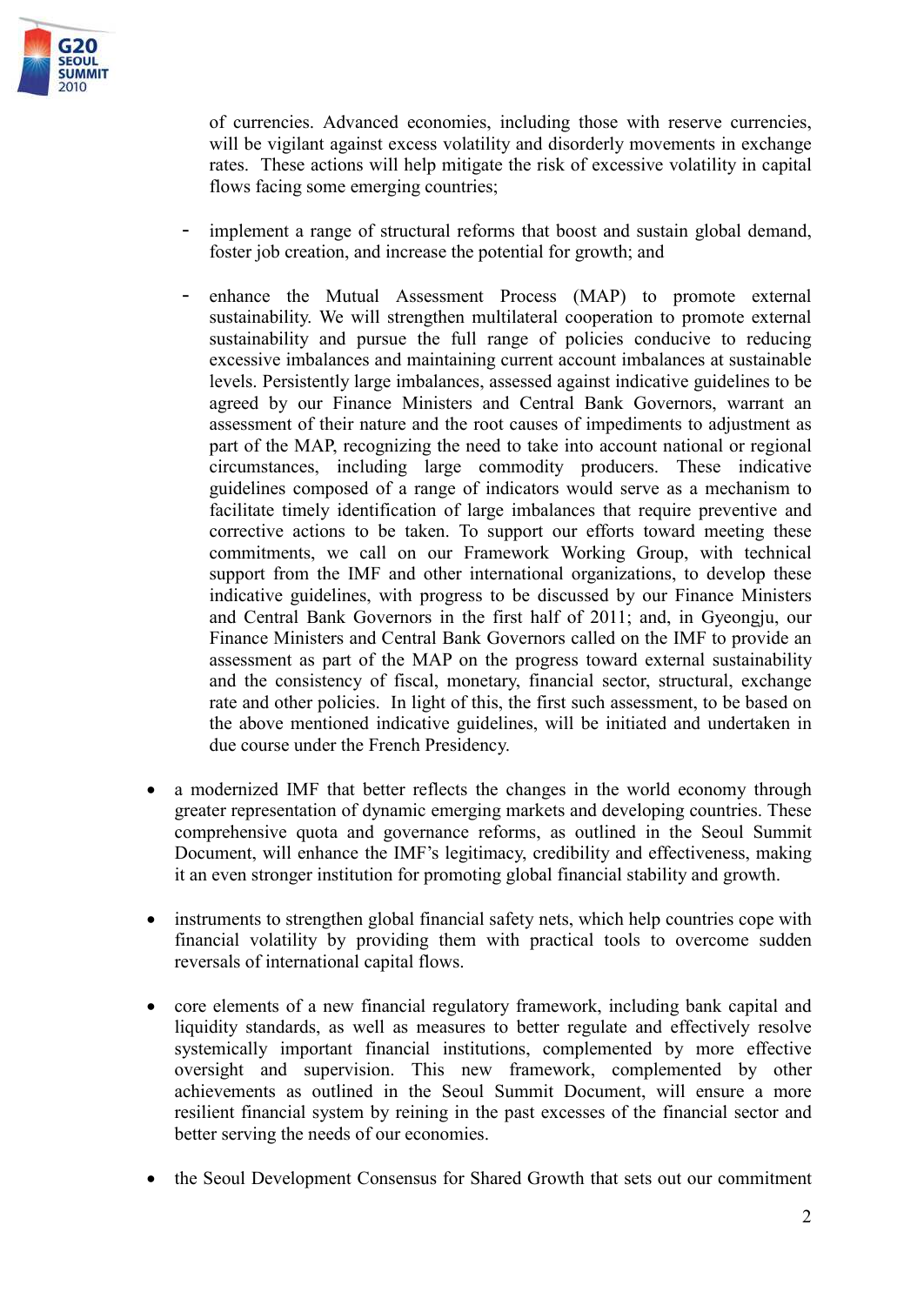

to work in partnership with other developing countries, and LICs in particular, to help them build the capacity to achieve and maximize their growth potential, thereby contributing to global rebalancing. The Seoul Consensus complements our commitment to achieve the Millennium Development Goals (MDGs) and focuses on concrete measures as summarized in our Multi-Year Action Plan on Development to make a tangible and significant difference in people's lives, including in particular through the development of infrastructure in developing countries.

- · the Financial Inclusion Action Plan, the Global Partnership for Financial Inclusion and a flexible SME Finance Framework, all of which will significantly contribute to improving access to financial services and expanding opportunities for poor households and small and medium enterprises.
- our strong commitment to direct our negotiators to engage in across-the-board negotiations to promptly bring the Doha Development Round to a successful, ambitious, comprehensive, and balanced conclusion consistent with the mandate of the Doha Development Round and built on the progress already achieved. We recognize that 2011 is a critical window of opportunity, albeit narrow, and that engagement among our representatives must intensify and expand. We now need to complete the end game. Once such an outcome is reached, we commit to seek ratification, where necessary, in our respective systems. We are also committed to resisting all forms of protectionist measures.
- 10. We will continue to monitor and assess ongoing implementation of the commitments made today and in the past in a transparent and objective way. We hold ourselves accountable. What we promise, we will deliver.
- 11. Building on our achievements to date, we have agreed to work further on macro prudential policy frameworks; better reflect the perspective of emerging market economies in financial regulatory reforms; strengthen regulation and oversight of shadow banking; further work on regulation and supervision of commodity derivatives markets; improve market integrity and efficiency; enhance consumer protection; pursue all outstanding governance reform issues at the IMF and World Bank; and build a more stable and resilient international monetary system, including by further strengthening global financial safety nets. We will also expand our MAP based on the indicative guidelines to be agreed.
- 12. To promote resilience, job creation and mitigate risks for development, we will prioritize action under the Seoul Consensus on addressing critical bottlenecks, including infrastructure deficits, food market volatility, and exclusion from financial services.
- 13. To provide broader, forward-looking leadership in the post-crisis economy, we will also continue our work to prevent and tackle corruption through our Anti-Corruption Action Plan; rationalize and phase-out over the medium term inefficient fossil fuel subsidies; mitigate excessive fossil fuel price volatility; safeguard the global marine environment; and combat the challenges of global climate change.
- 14. We reaffirm our resolute commitment to fight climate change, as reflected in the Leaders' Seoul Summit Document. We appreciate President Felipe Calderón's briefing on the status of the UN Framework Convention on Climate Change negotiations, as well as